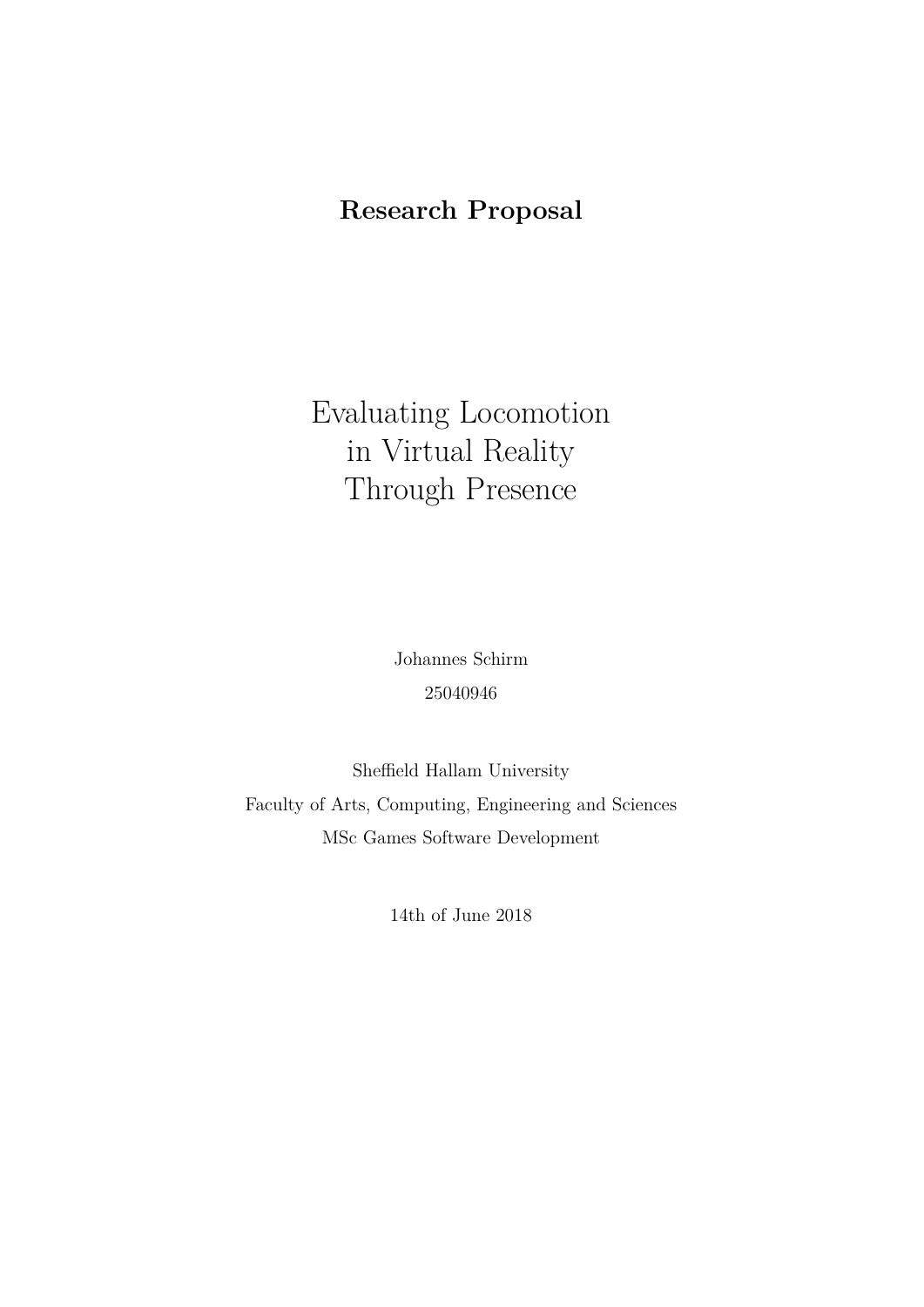# **Contents**

|            | 1 Introduction |                                                                                  |  |  |  |  |  |  |  |  |  |  | 3 |
|------------|----------------|----------------------------------------------------------------------------------|--|--|--|--|--|--|--|--|--|--|---|
|            | 2 Methodology  |                                                                                  |  |  |  |  |  |  |  |  |  |  | 4 |
|            |                |                                                                                  |  |  |  |  |  |  |  |  |  |  |   |
| 22         |                | Presence Measurement $\ldots \ldots \ldots \ldots \ldots \ldots \ldots \ldots 6$ |  |  |  |  |  |  |  |  |  |  |   |
|            |                |                                                                                  |  |  |  |  |  |  |  |  |  |  |   |
|            |                |                                                                                  |  |  |  |  |  |  |  |  |  |  |   |
|            |                |                                                                                  |  |  |  |  |  |  |  |  |  |  |   |
| 2.3        |                |                                                                                  |  |  |  |  |  |  |  |  |  |  |   |
|            | 3 Project Plan |                                                                                  |  |  |  |  |  |  |  |  |  |  | 9 |
| References |                |                                                                                  |  |  |  |  |  |  |  |  |  |  |   |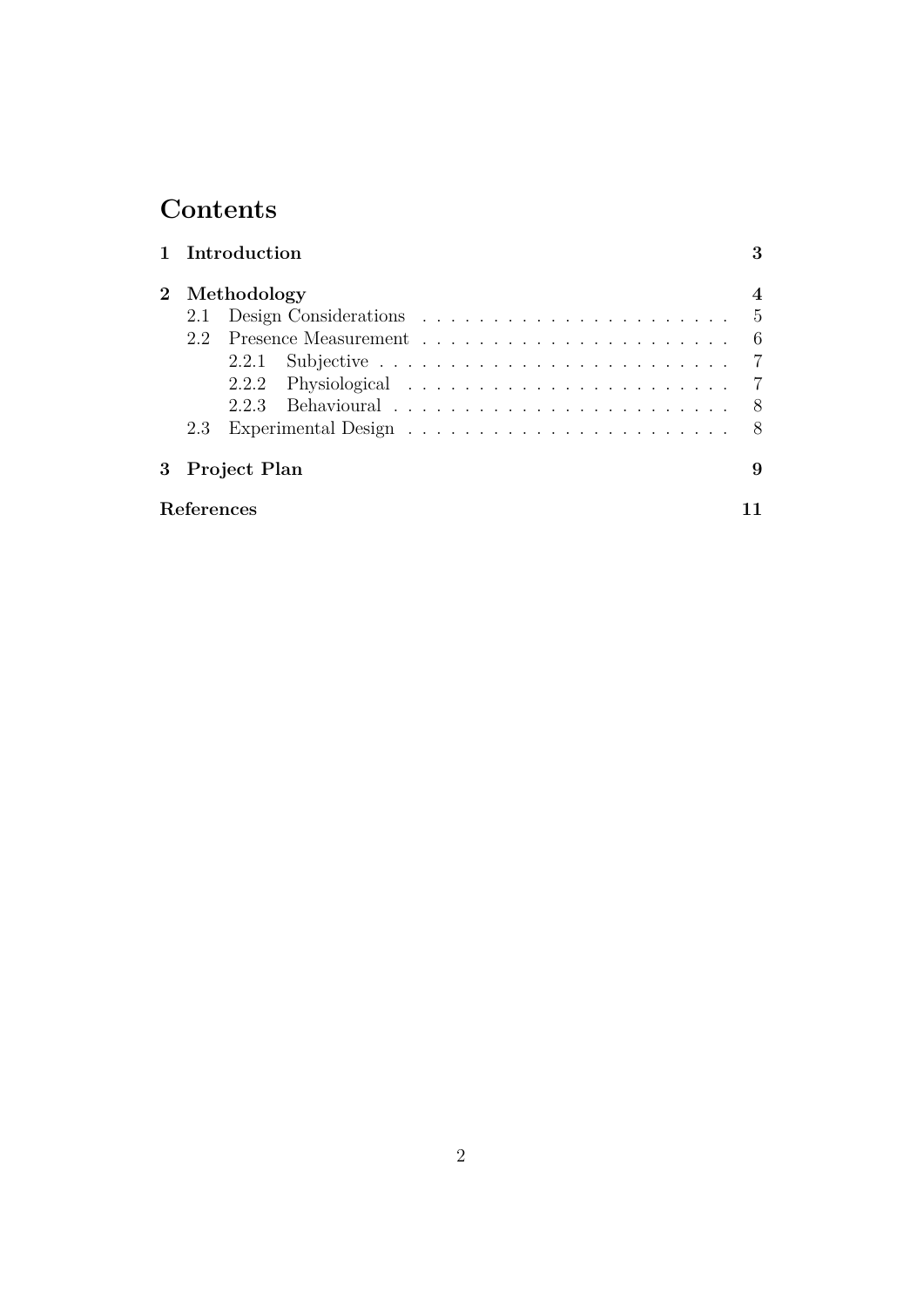# <span id="page-2-0"></span>**1 Introduction**

[Habgood, Moore, Wilson and Alapont](#page-10-1) [\(2018\)](#page-10-1) presented an alternative approach to player locomotion in stationary virtual reality setups that aimed to keep the user oriented and increase their presence in comparison to other techniques involving teleportation. However, no differences were found in the reported levels of presence between the tested conditions — the authors concede that this could be due to the way presence was measured in their study (pp. 6–7). Over the last few decades, the research community discussed many objective measures of presence and how these could be combined with subjective measures, providing as many opportunities to improve this locomotion study through a more direct measurement of presence.

Further investigating this novel locomotion technique would be beneficial for all developers of immersive virtual environments (IVEs) who are working with stationary setups. In fact, it is very rare for virtual reality setups to allow the user to walk around freely, which creates the problem of having to map locomotion controls from the most natural system (simply by taking steps in the desired direction) onto an abstract system like pressing buttons on a controller or additionally interacting with a user-interface for most contemporary implementations. Especially in the emerging entertainment industry, there is always the need to make a compromise in order to develop cutting-edge technology that is still affordable for the wider market. Although many innovations have recently made virtual reality more accessible for consumers, there are still some quite fundamental problems that need to be solved, mostly with regards to human perception. Motion sickness — primarily caused in IVEs by a discrepancy between visual and vestibular sensations — is one of them.

A common approach to avoid this problem with stationary setups is to teleport the user to key locations and let them examine their surroundings just through head and torso movements. Instead of teleporting the user in the blink of an eye, the proposed technique by [Habgood et al.](#page-10-1) [\(2018\)](#page-10-1) linearly translates the user's base position to the target location with a short, rapid movement. Interestingly, participants reported significantly lower levels of motion sickness both for teleportation and the rapid movement compared to free control over their base position (p. 5). This means that if users were to experience higher levels of presence with the rapid movement technique than with teleportation, this approach would demonstrably be preferable to the commonly implemented teleportation. The results of the corresponding study did unfortunately not confirm this thesis.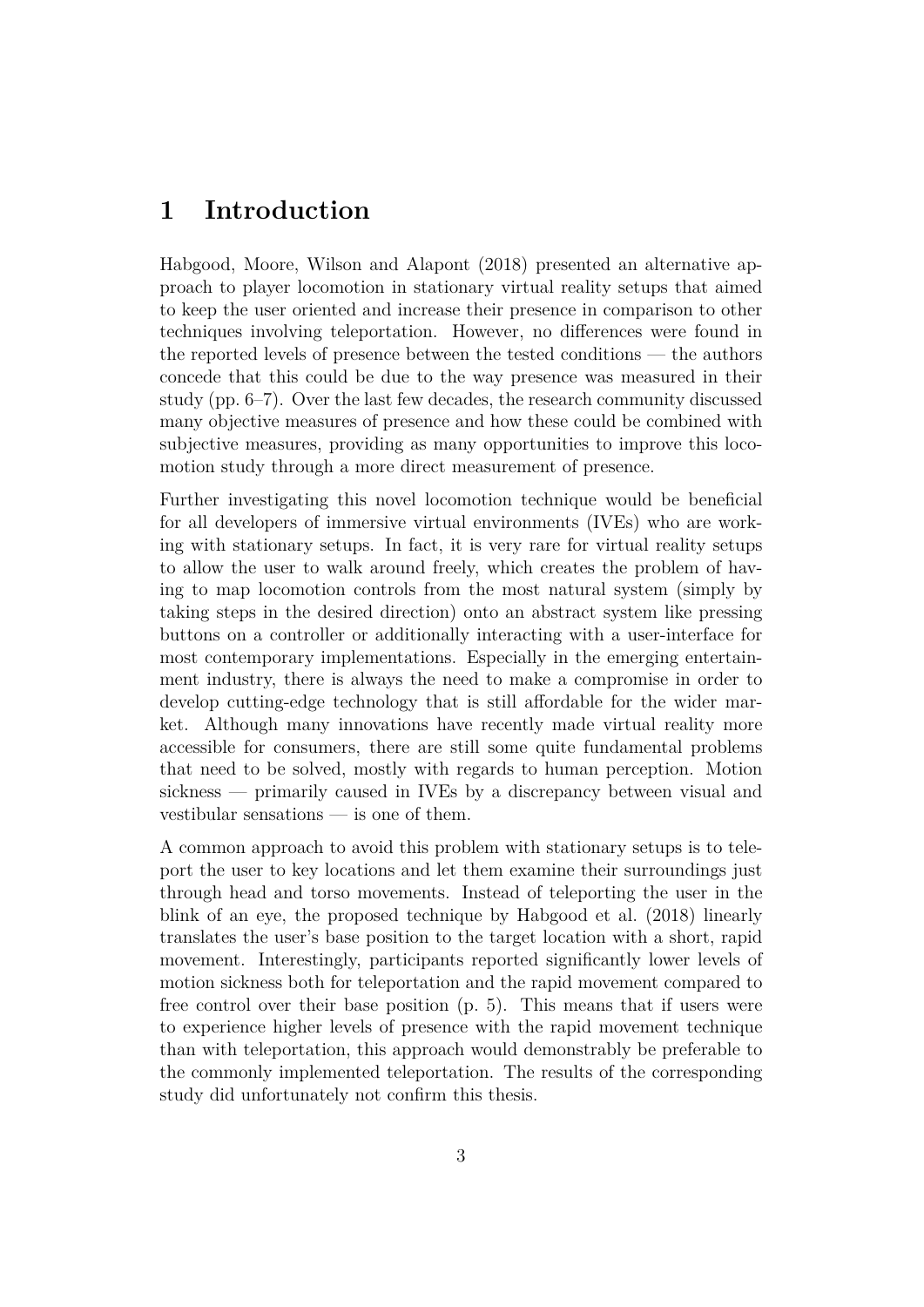However, the authors state that they only used the presence questionnaire by [Witmer and Singer](#page-10-2) [\(1998\)](#page-10-2) and had to remove 75 % of the questions because they did not apply to the IVE the study was conducted with. Using subjective measures of presence has been a controversial subject in literature for many years now. [Slater](#page-10-3) [\(2004\)](#page-10-3) argued that the concept of presence itself is something presence researchers made up in their head  $-$  and, in fact, there is still no model everybody agrees on. Nonetheless, as [Skarbez, Brooks and](#page-10-4) [Whitton](#page-10-4) [\(2017\)](#page-10-4) showed in a recent literature survey, it is indeed possible to significantly increase the comprehensiveness of presence measurements by carefully combining subjective and objective measures. This can be a quite sophisticated task, as objective measures of presence usually depend on the specific IVE they are used with and need to be interpreted correctly.

The project outlined in this research proposal would build upon the original study designed by [Habgood et al.](#page-10-1) [\(2018\)](#page-10-1) and incorporate a more detailed IVE that would provide users with more context than the previous IVE did, as well as a combination of subjective and objective measures of presence, specifically selected for this context. The main hypothesis would still be that participants experience higher levels of presence in the IVE when using the novel locomotion technique with rapid movements between nodes instead of immediate teleportation. With a refined method of presence measurement, the results of the new study are expected to provide proof corroborating this hypothesis. This would contribute an important insight to the field of virtual reality — potentially helping the people of this large community of researchers and developers to create more compelling IVEs.

# <span id="page-3-0"></span>**2 Methodology**

As a follow-up study to the work by [Habgood et al.](#page-10-1) [\(2018\)](#page-10-1), from now on referred to as 'the original study', the proposed study will have many things in common with the original study. Instead of repeating methodical details that are likely to stay the same, this section will primarily be concerned about what would be different from the original study and the reasoning behind this. Appropriate methods for presence measurement will only be determined as part of the project (see [section 3\)](#page-8-0), as these need to be carefully considered and will also depend on more specific questions about what can be implemented. Still, a first summary of the most promising methods will already be included in [section 2.2.](#page-5-0) This will provide a starting point and make it easier to estimate which methods would best fit the study.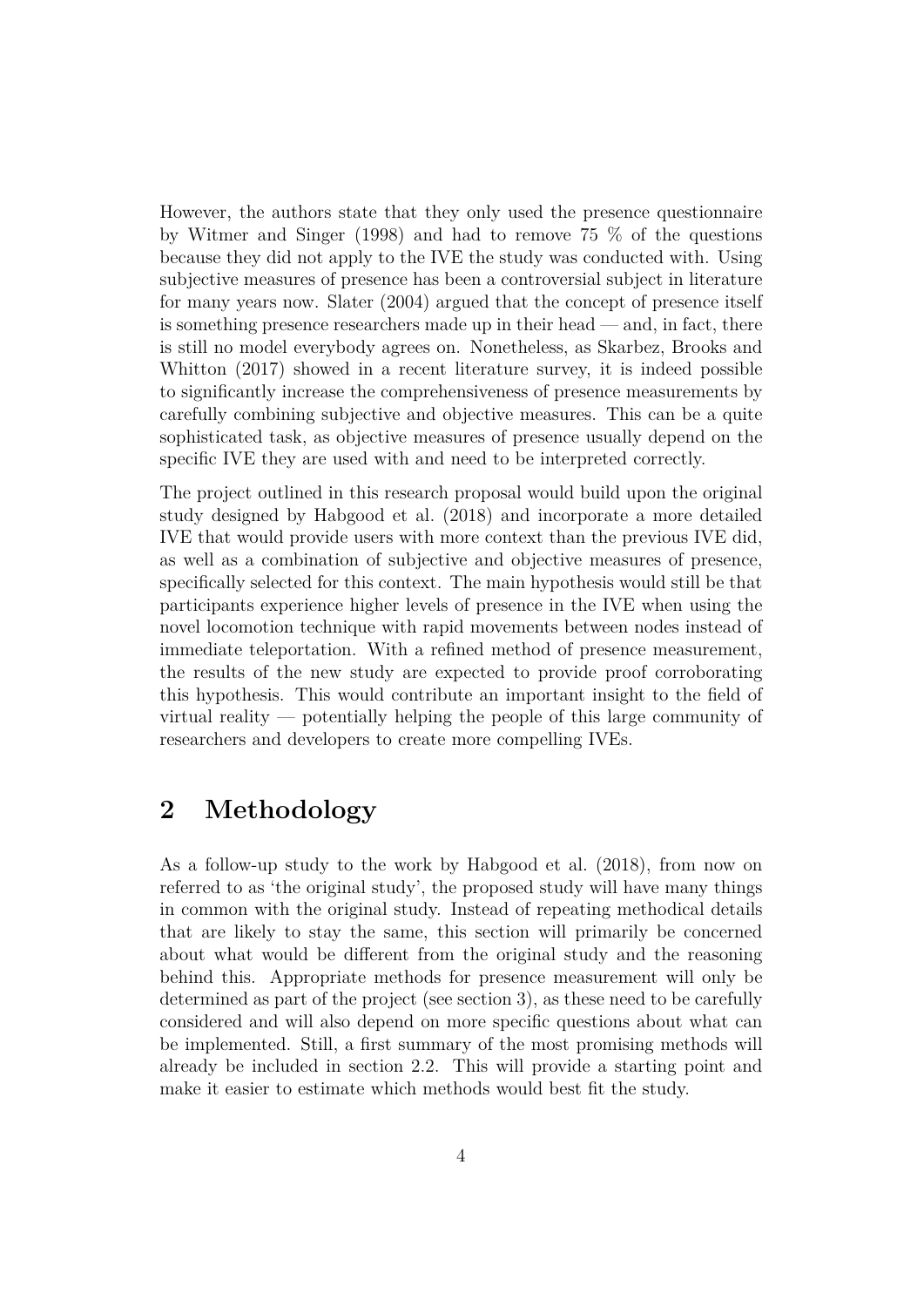### <span id="page-4-0"></span>**2.1 Design Considerations**

The original study showed that participants who could freely control their base position in the IVE experienced a significantly higher level of motion sickness. Since there were almost no advantages of this method (except for experts feeling more in control), the proposed study will only compare the rapid movement technique with teleportation. For the latter, participants had to place a basic avatar representation of themselves at the location they wanted to be teleported to. Their head rotation was mapped onto a twodimensional position space representing the floor. Although this system was chosen 'because of its ubiquity on Oculus and Vive platforms' (p. 3) and was expected to be intuitive and provide greater precision (p. 7), the usability analysis showed that it had the lowest scores for ease of use and was more difficult to understand than the other systems (p. 7). The authors propose to improve the teleportation system for future studies, but it is argued in this proposal that it should be replaced by a node-based system.

The main reason for this is that in terms of user interaction with the IVE, there is too much of a difference between the two systems. This can be most clearly deduced from the recorded timings: Participants needed on average more than 1.5 times the time for executing their tasks using teleportation than they needed for doing the same with the node-based system. But apart from giving them more overall time to experience the IVE, the teleportation system also made them actively place the avatar in their environment, which seems require a much better sense of it before even performing any actions. Depending on the model that is used to understand and define presence, this can make an important difference — especially because the sought-after difference in presence might be relatively subtle. It would therefore make sense to remove any differences between the two systems except for the rapid movement, which is the primary subject of this research. Alternatively, if the results would need to be directly comparable to contemporary implementations, the avatar placement could be applied to the rapid movement condition without changing the teleportation system.

One last aspect worth thinking about is what type of experimental design should be followed. In the original study, two groups of participants were gathered in order to both test (VR) gaming novices and experts. Furthermore, it implemented the within-subjects design, so that all participants experienced all locomotion techniques. Depending on the chosen measures of presence, learning could have an impact on the second condition, which would pose a serious threat to internal validity.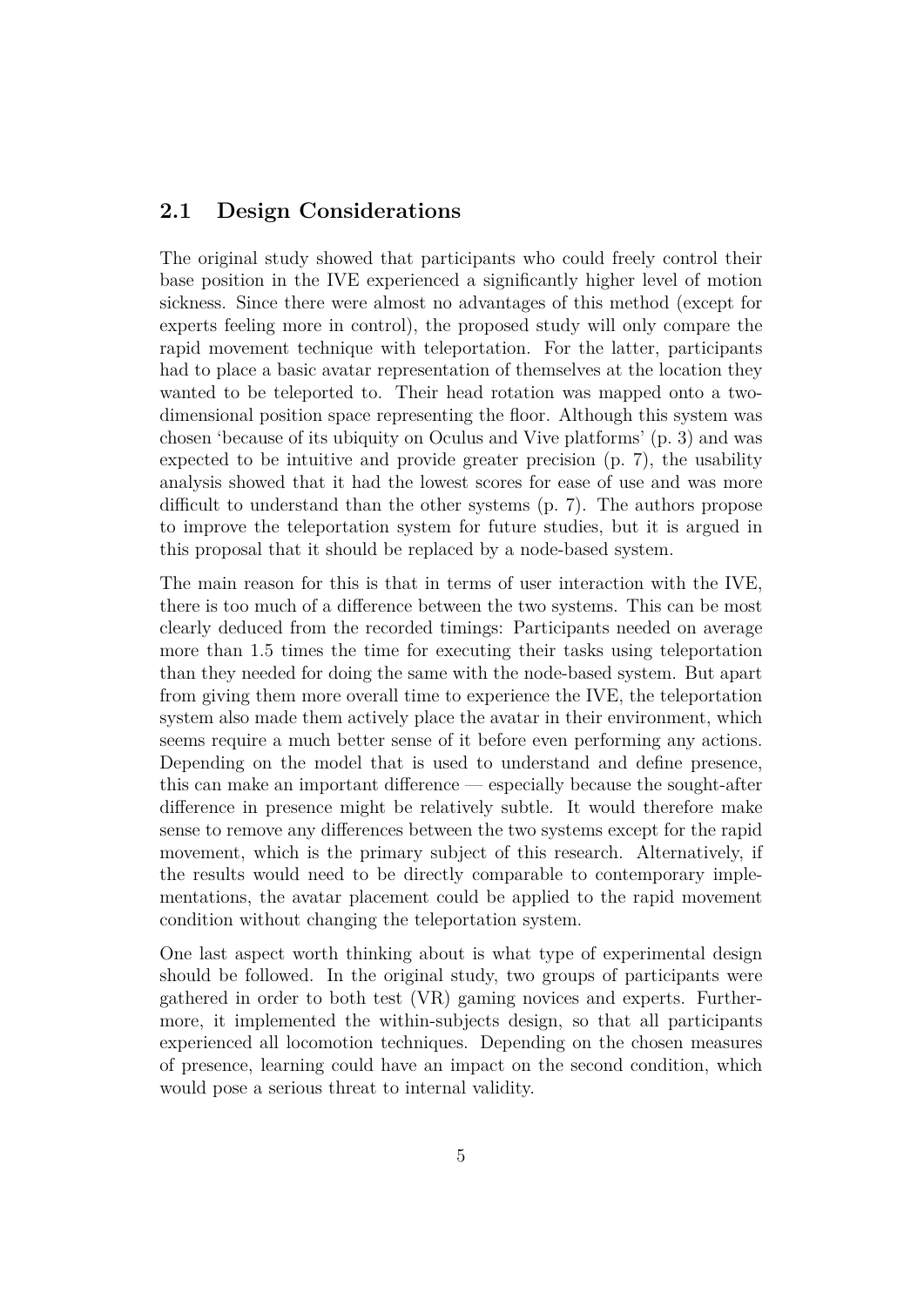[MacKenzie](#page-10-5) [\(2013,](#page-10-5) pp. 175–187) explains the general assets and drawbacks of each approach. Implementing the between-subjects design where participants would only experience one locomotion technique would allow to completely hide the fact that the experiment actually tests two separate locomotion techniques. Participants could focus more on actually engaging with the IVE as a main task, which would logically lead to a much more natural response on the presence measurements. To leave them time to adapt themselves to the general feeling of being in virtual reality, calm down and potentially forget about fact that they participate in a closely controlled experiment, they could be introduced to their respective locomotion technique outside the area they will have to accomplish the tasks in  $-$  potentially justified by a small story that provides reasoning for the tasks, as well. On the other hand, this design would provide less data for each participant and could weaken the results when faced with the argument of predisposition.

### <span id="page-5-0"></span>**2.2 Presence Measurement**

Reliably measuring presence is a very sophisticated task and no methods exist until now that are neither subjective measures nor closely linked to specifics of the IVE they are collected in. However, in a recent literature survey by [Skarbez et al.](#page-10-4) [\(2017\)](#page-10-4), the authors summarised the history of presence research and recommended 'the use [of] multiple measures of different types whenever feasible. If all the measures suggest the same interpretation, then the results can be used with greater confidence.' (p. 96:32). Following this advice is expected to make the results of the proposed study comprehensive enough to answer the research question.

Three main categories of presence measures are currently discussed and used within the literature: Subjective measures by directly letting the participant answer questions, physiological measures and behavioural measures. [Slater,](#page-10-6) [Spanlang and Corominas](#page-10-6) [\(2010\)](#page-10-6) have presented a psychophysical evaluation of the most important factors contributing to presence for specific setups, but it is important to note that this work does not provide psychophysical measures of presence itself. Almost all other approaches can be assigned to one of the three mentioned categories. In the following subsections, each of them is explained in more detail and the most appropriate implementations for each category are considered for the proposed study.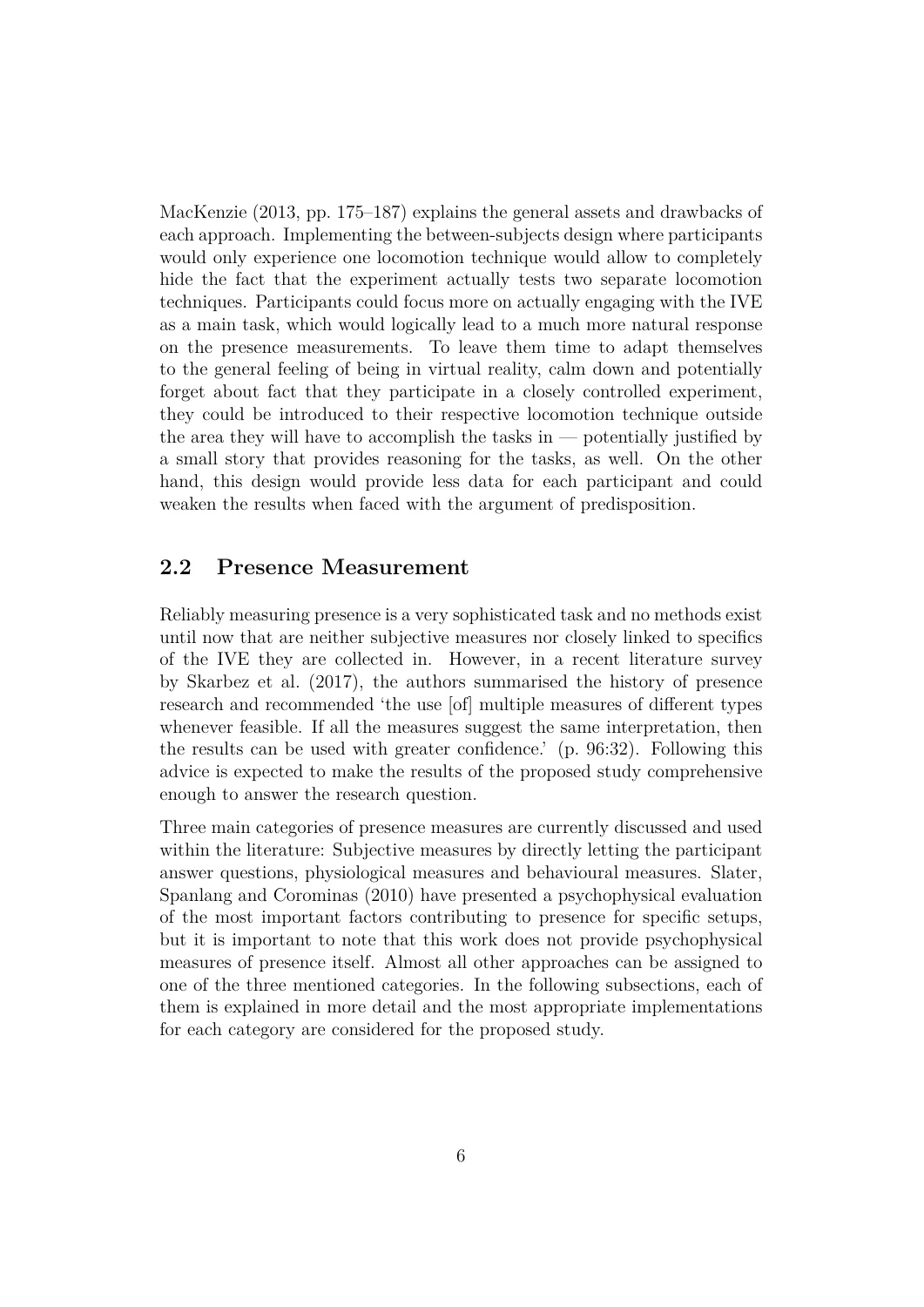#### <span id="page-6-0"></span>**2.2.1 Subjective**

The difficulty with subjective measures lies in the concept of presence used to design questions and the way these are understood by the participants. [Slater](#page-10-3) [\(2004\)](#page-10-3) compared this to asking a person how 'colourful' yesterday was for them. Still, there are many questionnaires available that have been shown to be 'valid, sensitive, and reliable' [\(Skarbez et al., 2017,](#page-10-4) p. 96:28).

Most of these are post-questionnaires, summarising the participant's whole experience in the IVE. The ones by [Slater, Usoh and Steed](#page-10-7) [\(1994\)](#page-10-7) and [Witmer and Singer](#page-10-2) [\(1998\)](#page-10-2) are most commonly used, as well as the Igroup Presence Questionnaire [Schubert, Friedmann and Regenbrecht](#page-10-8) [\(2001\)](#page-10-8). To address the issue of them not assessing presence in real-time, it could be worth considering the 1-item instrument presented by [Bouchard et al.](#page-10-9) [\(2004\)](#page-10-9), which is reported to be working surprisingly well because of its simplicity. 'Results show that the question is well-understood, reliable between tests for the same users, correlates better with the Witmer-Singer PQ than either the Perceived Realism Scale or the Witmer-Singer ITQ, and is sensitive between high and low levels of presence' [\(Skarbez et al., 2017,](#page-10-4) p. 96:27).

For the proposed study, it seems like there would only be a minor difference between the post-questionnaires mentioned, as their sub-scales would all fit the IVE used. But since the single question by [Bouchard et al.](#page-10-9) [\(2004\)](#page-10-9) was reported to be working well with the presence questionnaire by [Witmer and](#page-10-2) [Singer](#page-10-2) [\(1998\)](#page-10-2), it could be beneficial to combine these two in order to both collect post-experience data and subjective real-time measures. Still, further research on this approach and how to best integrate it into the experiment design is needed. This primarily regards how often and in which manner the 1-item measure should be retrieved and how it should be analysed.

#### <span id="page-6-1"></span>**2.2.2 Physiological**

While physiological measures are the most objective ones and provide realtime data, they often require special equipment attached to the participant, which could potentially influence presence through distraction. They are most frequently used in studies featuring IVEs that 'are known to affect physiological signals in certain ways' [\(Skarbez et al., 2017,](#page-10-4) p. 96:31), for example threatening or stressful situations. For the proposed study — one that regards two different locomotion techniques which are expected to have a more subtle but continuous effect on presence — randomly integrating special events in order to trigger physiological reactions would yield the same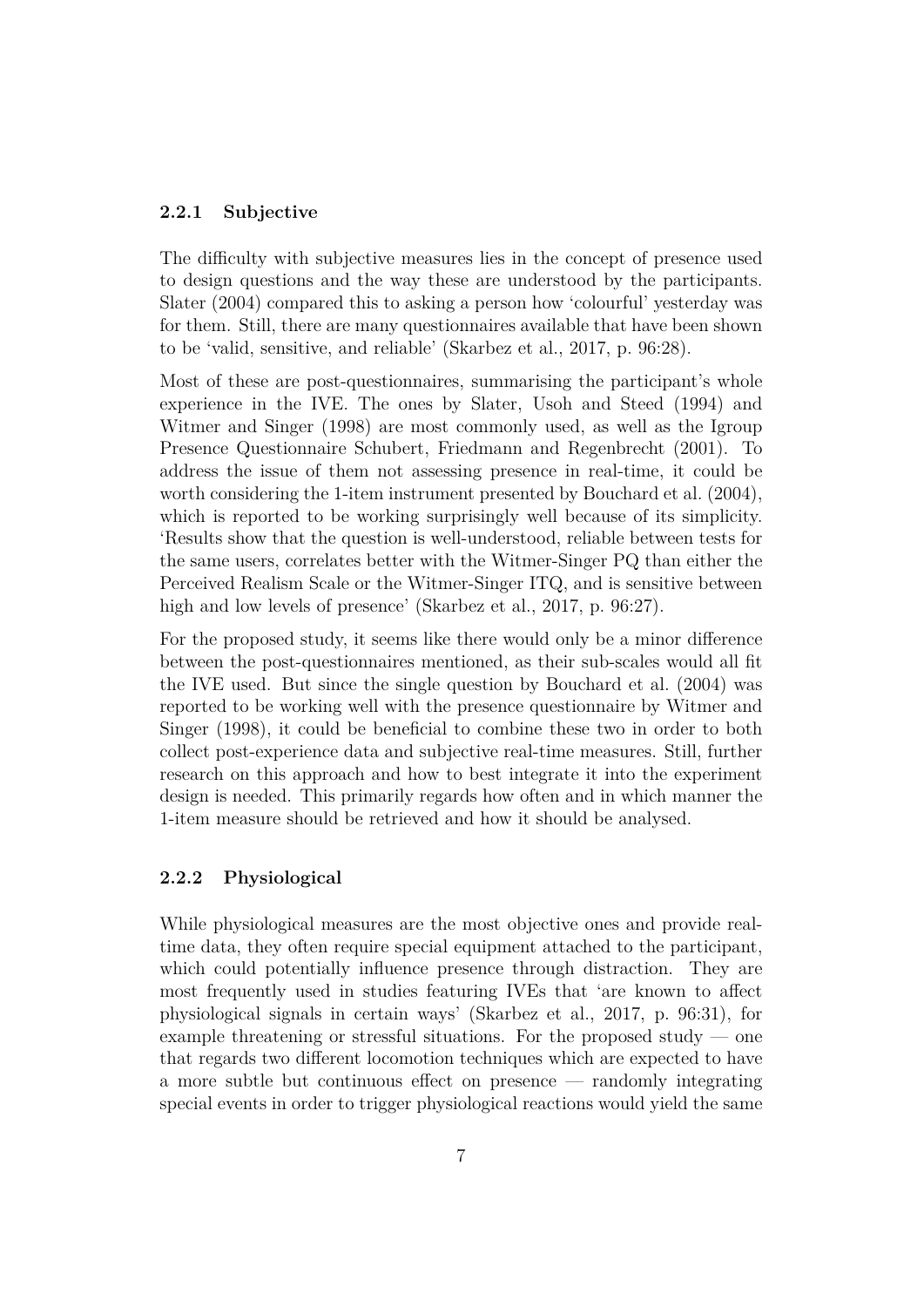results for both conditions. However, [Meehan, Insko, Whitton and P.](#page-10-10) [\(2002,](#page-10-10) p. 650) found that the difference in heart rate — the most distinct objective measure for them — even correlated to subjective measures taken through the questionnaire by [Slater et al.](#page-10-7) [\(1994\)](#page-10-7). It could therefore be considered as a validation of the post-questionnaire in the proposed study.

#### <span id="page-7-0"></span>**2.2.3 Behavioural**

[Skarbez et al.](#page-10-4) [\(2017,](#page-10-4) p. 96:32) think that 'behavioral measures represent a promising area of study that has so far been understudied' and point out that these measures can be integrated into virtually any IVEs in a relatively natural manner — unlike physiological measures — without disturbing the participant or making the experimental design too complex. Even though behavioural measures can seldom be compared between IVEs, they could be of great use for the proposed study. Head position and rotation could for example be captured during set key events such as an object at the ceiling 'accidentally' breaking loose from its mounting and swinging towards the participant or an unexpected spider sitting at the back of an object they were asked to investigate. Similar to the technique [Slater, Usoh and Chrysanthou](#page-10-11) [\(1995\)](#page-10-11) applied, the participant could additionally be asked to orient their head towards a place in the IVE they have visited before, indicating how well they perceived their environment. These measures could be quite seamlessly integrated into the IVE of the proposed study, but the same issue mentioned for physiological measures in [section 2.2.2](#page-6-1) could arise: Maybe these measures are not sensitive enough to reflect the presence levels in this study.

## <span id="page-7-1"></span>**2.3 Experimental Design**

In summary, the final experimental design depends on how exactly presence will be measured, which in turn depends on what will be feasible to integrate into the IVE. What can be said is the following: Participants would again be randomly selected from (VR) gaming novices (non-specialist adults) and experts (specialist 'digital natives'). This ensures external validity, since these two groups approximately represent both extremes of the spectrum of gaming and virtual reality exposure. After a short briefing, each participant would sign an appropriate informed consent form and fill out a demographic questionnaire, just like in the original study. As much as possible should be done through the user interface of the IVE, though, so all participants are instructed exactly in the same way.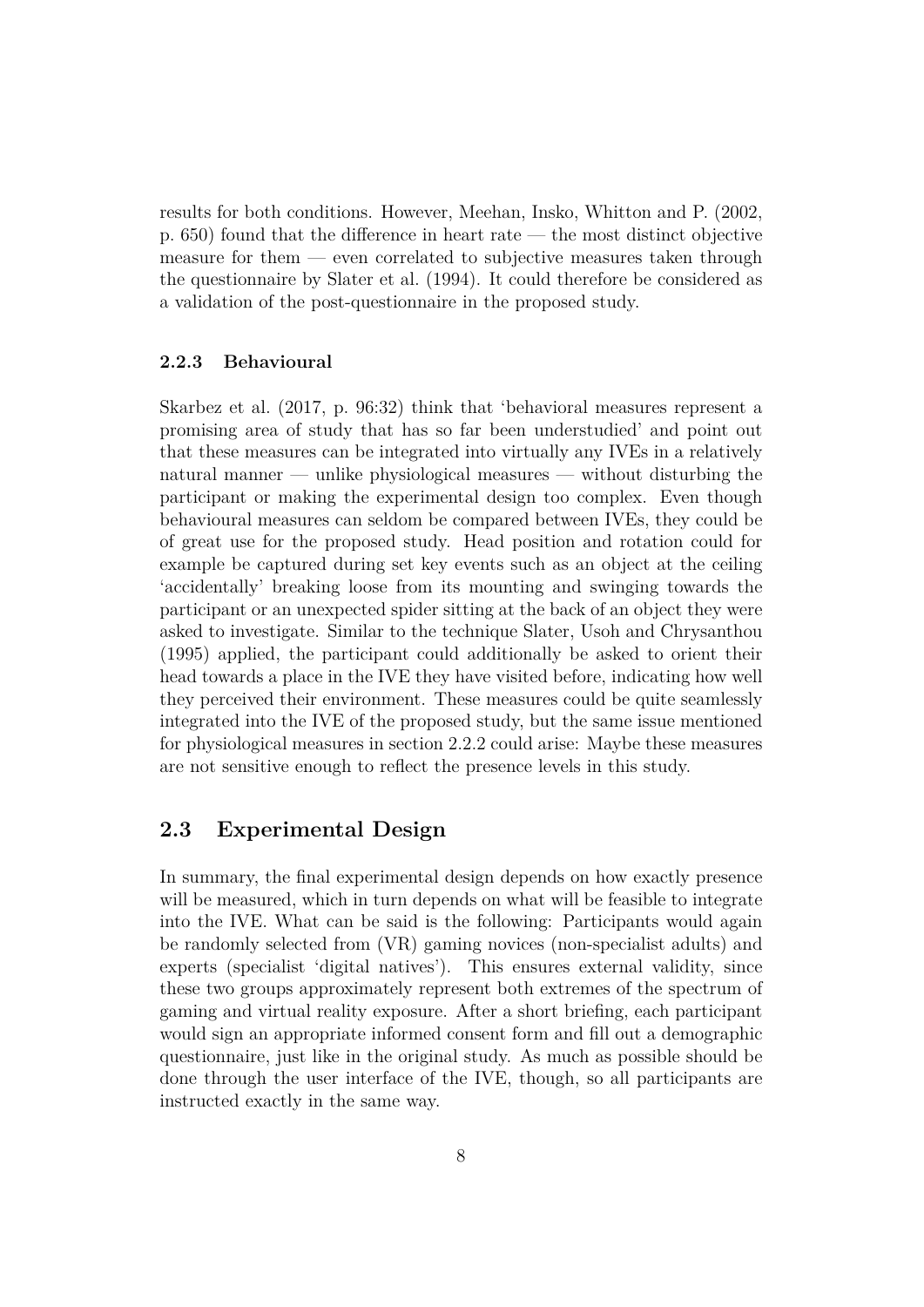They would learn how to use the locomotion system outside and then perform the actual tasks inside, which would prevent their learning from interfering with the mental model tested through behavioural measures and therefore strengthen internal validity. Three to six tasks could be connected by a little bit of story in order to keep the participants interested and create the conditions for them to naturally engage with the experience. Construct validity would primarily depend on the instruments that will be employed to measure presence, but they are expected to validate each other when carefully chosen. As always with experiments involving IVEs, participants will be able to abort at any time. Breaks should not be made, as they would introduce differences in experience between participants. More on the ethics of the proposed study can be found in [the appendix.](#page-12-0)

# <span id="page-8-0"></span>**3 Project Plan**

In [the appendix,](#page-11-0) a preliminary Gantt chart is presented for the proposed study. It is important to note that this was designed with the goal to carry out the study within the 2.5 months available, which is why the implementation itself was not planned to take up most of the time. Depending on the difficulty level of the implementation, this might not be realistic — especially since the game engine the IVE will be implemented with is know to be quite a technical challenge to work with. However, the IVE itself has already been realised in detail and an experimental system was implemented before in the same context. It could therefore be fair to assume that the implementation itself would only involve integrating parts of the old experiment system into the current IVE and enhancing it by additional measures of presence and realtime recordings. But without the necessary experience, this estimation is admittedly a weaker point of the project plan.

Still, expecting the implementation (about one month in the Gantt chart) to take twice the time that would presumably be needed to accomplish the same in one of the common game engines like Unity or Unreal seems like a realistic estimation. The yellow symbols in the Gantt chart symbolise the most important milestones: After one week in the project, the final methods of measuring presence should be decided on. Three weeks after that, at least the basic functionality of the experiment scenario should have been implemented. The subsequent two weeks should be used to test and improve the IVE, which naturally needs to be completed when the experiment is officially approved. In the remaining time, participants should actively be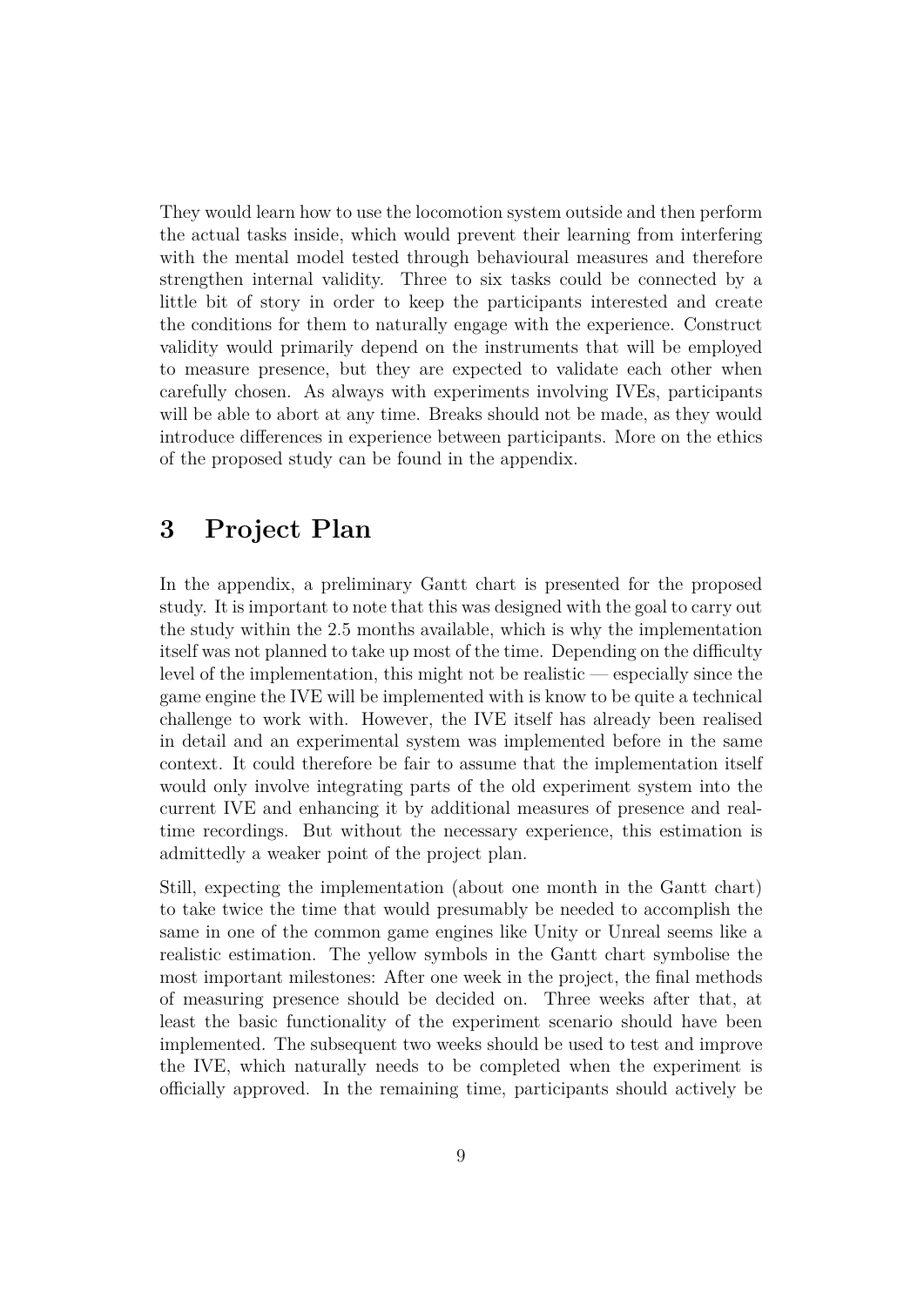contacted and made appointments with before starting to actually conduct the experiment. This will allow the last phase to be solely concentrated on testing participants and keeping the procedure consistent. With three weeks and about two participants per weekday, almost 30 should have been tested, which is within the range of values commonly seen in related literature.

Form an organisational point of view, the experiment would still need to be officially approved because it has not been decided yet on which measures for presence to use. This will involve  $-$  as stated on the last page of the ethics form in [the appendix](#page-12-0) — preparing appropriate recruitment material, the demographic and presence-related questionnaire, a consent form that informs participants about what data will be retrieved and how it will be stored, a health and safety project plan and an outline of the experiment procedure itself. This could be done in only one week.

As already stated in the ethics form, participants are expected to feel very comfortable in the IVE because it would involve an engaging sequence of tasks. In case the study would be following a between-subjects design, each participant would only have to accomplish the task sequence once, which would make the whole procedure more pleasant for them. Although some of the behavioural measures would be surprising and could scare some of the participants, this is expected to have no significant influence on their well-being during the experiment.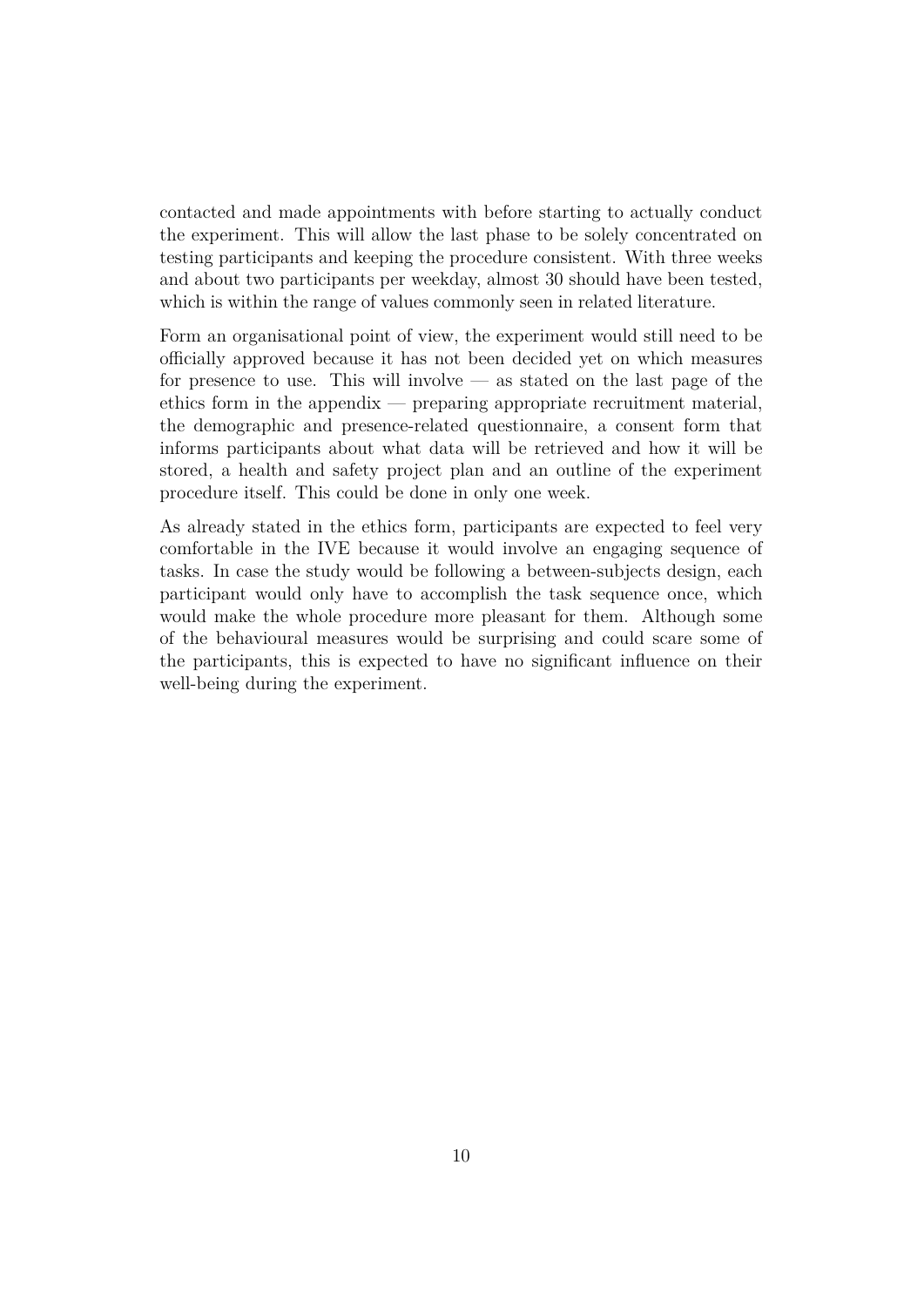# <span id="page-10-0"></span>**References**

- <span id="page-10-9"></span>Bouchard, S., Robillard, G., St-Jacques, J., Dumoulin, S., Patry, M. J. & Renaud, P. (2004). Reliability and validity of a single-item measure of presence in vr. In *Proceedings. second international conference on creating, connecting and collaborating through computing* (p. 59-61). doi: [10.1109/HAVE.2004.1391882](http://dx.doi.org/10.1109/HAVE.2004.1391882)
- <span id="page-10-1"></span>Habgood, J., Moore, D., Wilson, D. & Alapont, S. (2018). Rapid, continuous movement between nodes as an accessible virtual reality locomotion technique. In *Ieee virtual reality.* IEEE.
- <span id="page-10-5"></span>MacKenzie, I. S. (2013). *Human-computer interaction: An empirical research perspective* (1st ed.). Waltham, MA, USA: Morgan Kaufmann. doi: [10.1016/C2012-0-02819-0](http://dx.doi.org/10.1016/C2012-0-02819-0)
- <span id="page-10-10"></span>Meehan, M., Insko, B., Whitton, M. & P., J. B. F. (2002, jul). Physiological measures of presence in stressful virtual environments. *ACM Transactions on Graphics*, *21* (3), 645-652. doi: [10.1145/566654.566630](http://dx.doi.org/10.1145/566654.566630)
- <span id="page-10-8"></span>Schubert, T., Friedmann, F. & Regenbrecht, H. (2001). The experience of presence: Factor analytic insights. *Presence: Teleoperators and Virtual Environments*, *10* (3), 266-281. doi: [10.1162/105474601300343603](http://dx.doi.org/10.1162/105474601300343603)
- <span id="page-10-4"></span>Skarbez, R., Brooks, F. P. & Whitton, M. C. (2017, November). A survey of presence and related concepts. *ACM Computing Surveys*, *50* (6), 1-39. doi: [10.1145/3134301](http://dx.doi.org/10.1145/3134301)
- <span id="page-10-3"></span>Slater, M. (2004). How colorful was your day? why questionnaires cannot assess presence in virtual environments. *Presence: Teleoperators and Virtual Environments*, *13* (4), 484-493. doi: [10.1162/1054746041944849](http://dx.doi.org/10.1162/1054746041944849)
- <span id="page-10-6"></span>Slater, M., Spanlang, B. & Corominas, D. (2010). Simulating virtual environments within virtual environments as the basis for a psychophysics of presence. In *Acm siggraph 2010* (Vol. 29, p. Article 92). New York, NY, USA: ACM. doi: [10.1145/1833349.1778829](http://dx.doi.org/10.1145/1833349.1778829)
- <span id="page-10-11"></span>Slater, M., Usoh, M. & Chrysanthou, Y. (1995). The influence of dynamic shadows on presence in immersive virtual environments. In M. Göbel (Ed.), *Virtual environments '95* (p. 8-21). Vienna: Springer Vienna. (No) doi: [10.1007/978-3-7091-9433-1](http://dx.doi.org/10.1007/978-3-7091-9433-1_2) 2
- <span id="page-10-7"></span>Slater, M., Usoh, M. & Steed, A. (1994). Depth of presence in virtual environments. *Presence: Teleoperators and Virtual Environments*, *3* (2), 130-144. doi: [10.1162/pres.1994.3.2.130](http://dx.doi.org/10.1162/pres.1994.3.2.130)
- <span id="page-10-2"></span>Witmer, B. G. & Singer, M. J. (1998, June). Measuring presence in virtual environments: A presence questionnaire. *Presence*, *7* (3), 225-240. doi: [10.1162/105474698565686](http://dx.doi.org/10.1162/105474698565686)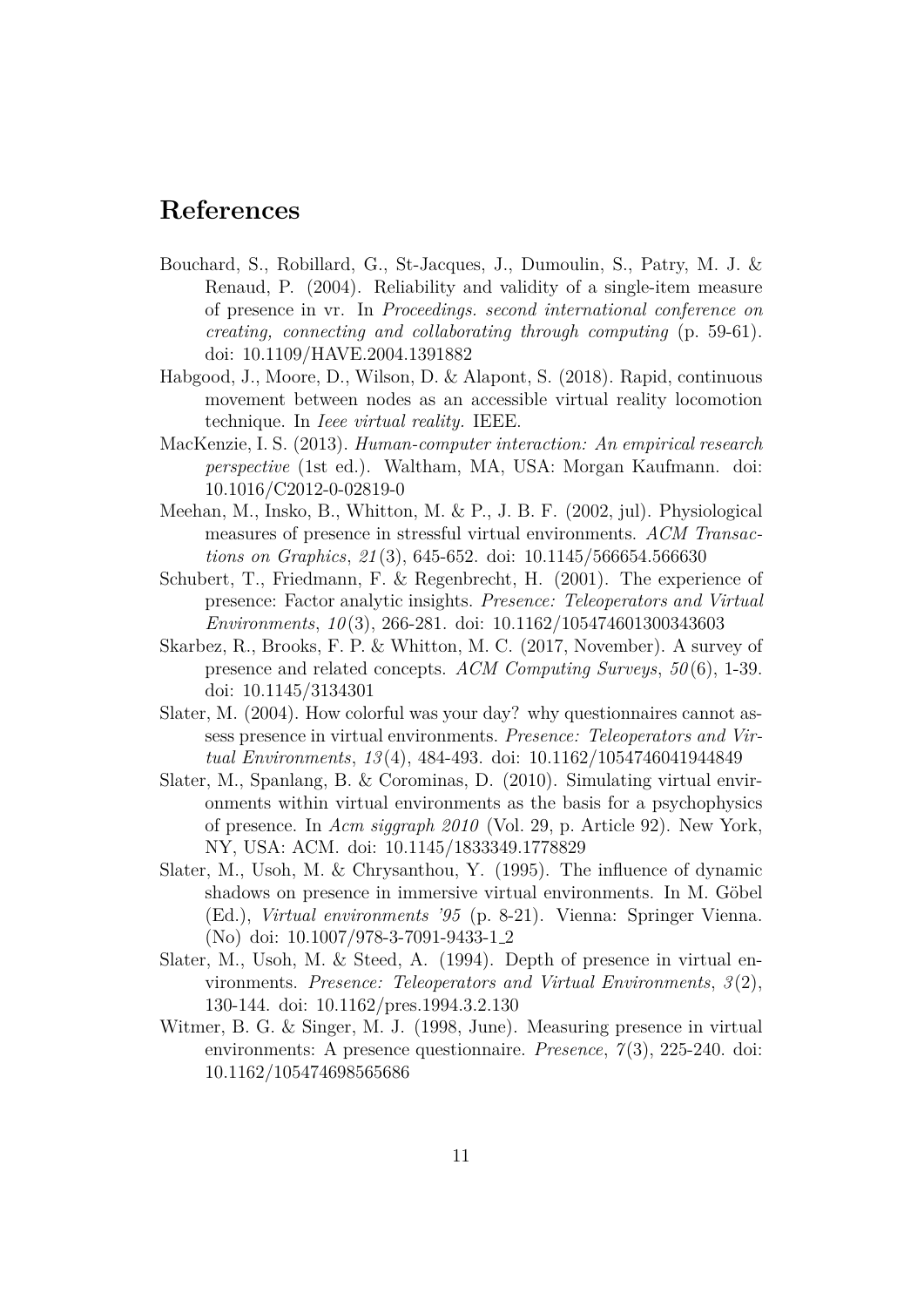<span id="page-11-0"></span>

|                            |       |                   | <b>Jun '18</b> |    |            | Jul'18 |                  |    |   | Aug '18 |    |    | Sep '1 |
|----------------------------|-------|-------------------|----------------|----|------------|--------|------------------|----|---|---------|----|----|--------|
|                            |       |                   | 1518           | 25 | 19         | 16     | 23               | 30 | 6 | 13      | 20 | 27 | 3      |
|                            |       |                   |                |    |            |        |                  |    |   |         |    |    |        |
| <b>Project Plan</b>        | start | end               |                |    |            |        |                  |    |   |         |    |    |        |
| <b>Research</b>            |       | 18/06/18 22/06/18 |                |    |            |        |                  |    |   |         |    |    |        |
| Measures of Presence       | 18/06 | 22/06             |                |    |            |        |                  |    |   |         |    |    |        |
| <b>Final Decision</b>      | 22/06 | 22/06             |                |    |            |        |                  |    |   |         |    |    |        |
| <b>Implementation</b>      |       | 18/06/18 27/07/18 |                |    |            |        |                  |    |   |         |    |    |        |
| PhyreEngine Warmup         | 18/06 | 22/06             |                |    |            |        |                  |    |   |         |    |    |        |
| <b>Experiment Scenario</b> | 25/06 | 13/07             |                |    |            |        |                  |    |   |         |    |    |        |
| Working Experiment         | 13/07 | 13/07             |                |    | $\Diamond$ |        |                  |    |   |         |    |    |        |
| Testing                    | 16/07 | 27/07             |                |    |            |        |                  |    |   |         |    |    |        |
| <b>Documentation</b>       |       | 23/07/18 31/08/18 |                |    |            |        |                  |    |   |         |    |    |        |
| Presentation               | 23/07 | 07/08             |                |    |            |        |                  |    |   |         |    |    |        |
| <b>Technical Document</b>  | 30/07 | 31/08             |                |    |            |        |                  |    |   |         |    |    |        |
| <b>Study</b>               |       | 23/07/18 31/08/18 |                |    |            |        |                  |    |   |         |    |    |        |
| Study Approval             | 23/07 | 27/07             |                |    |            |        |                  |    |   |         |    |    |        |
| <b>Officially Approved</b> | 27/07 | 27/07             |                |    |            |        | $\ddot{\bullet}$ |    |   |         |    |    |        |
| Invite Participants        | 30/07 | 10/08             |                |    |            |        |                  |    |   |         |    |    |        |
| <b>Collect Data</b>        | 13/08 | 31/08             |                |    |            |        |                  |    |   |         |    |    |        |
| About 30 Participants      | 31/08 | 31/08             |                |    |            |        |                  |    |   |         |    |    |        |
|                            |       |                   |                |    |            |        |                  |    |   |         |    |    |        |
|                            |       |                   |                |    |            |        |                  |    |   |         |    |    |        |
|                            |       |                   |                |    |            |        |                  |    |   |         |    |    |        |
|                            |       |                   |                |    |            |        |                  |    |   |         |    |    |        |
|                            |       |                   |                |    |            |        |                  |    |   |         |    |    |        |
|                            |       |                   |                |    |            |        |                  |    |   |         |    |    |        |
|                            |       |                   |                |    |            |        |                  |    |   |         |    |    |        |
|                            |       |                   |                |    |            |        |                  |    |   |         |    |    |        |
|                            |       |                   |                |    |            |        |                  |    |   |         |    |    |        |
|                            |       |                   |                |    |            |        |                  |    |   |         |    |    |        |
|                            |       |                   |                |    |            |        |                  |    |   |         |    |    |        |
|                            |       |                   |                |    |            |        |                  |    |   |         |    |    |        |
|                            |       |                   |                |    |            |        |                  |    |   |         |    |    |        |
|                            |       |                   |                |    |            |        |                  |    |   |         |    |    |        |
|                            |       |                   |                |    |            |        |                  |    |   |         |    |    |        |
|                            |       |                   |                |    |            |        |                  |    |   |         |    |    |        |
|                            |       |                   |                |    |            |        |                  |    |   |         |    |    |        |
|                            |       |                   |                |    |            |        |                  |    |   |         |    |    |        |
|                            |       |                   |                |    |            |        |                  |    |   |         |    |    |        |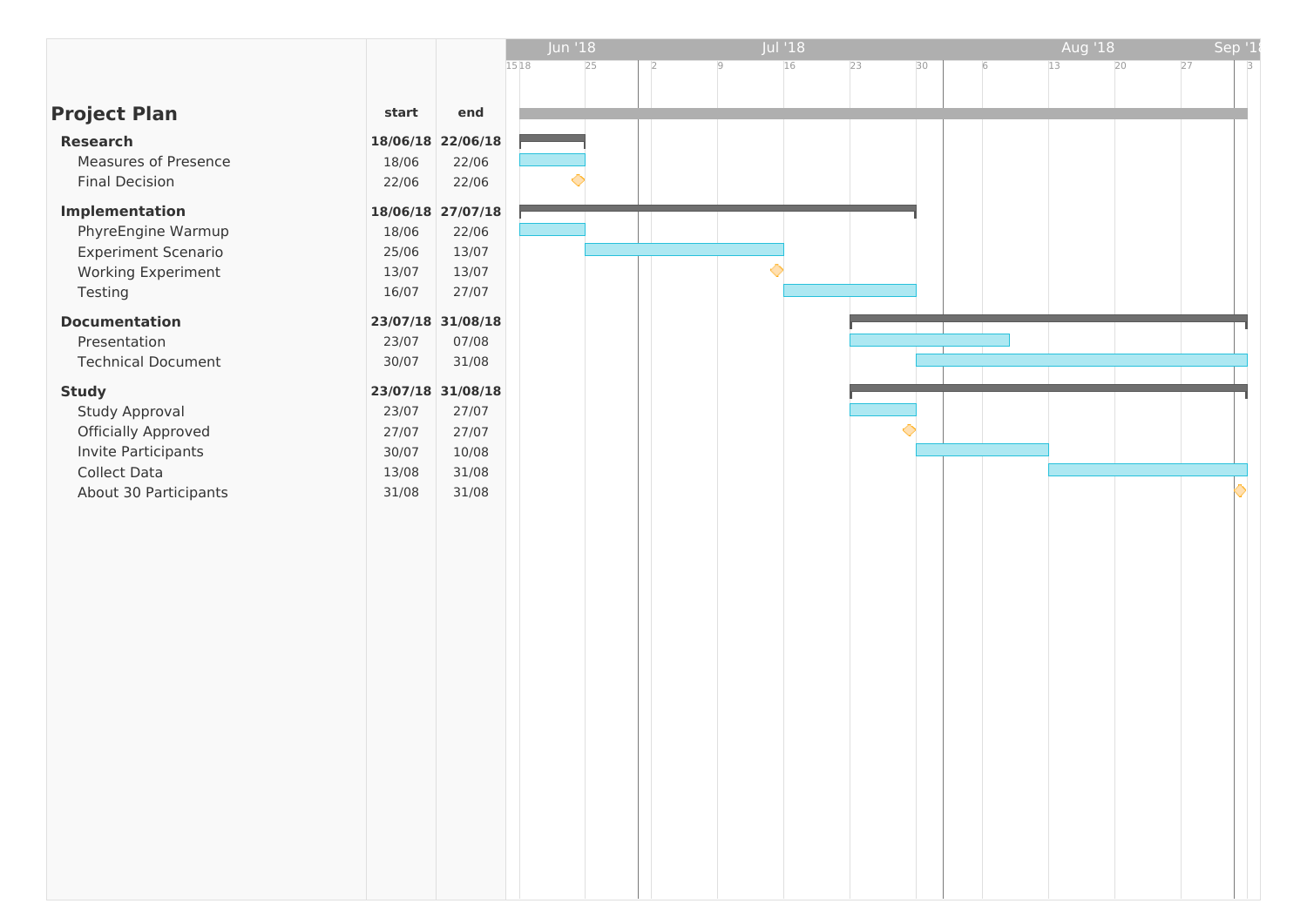

# <span id="page-12-0"></span>**RESEARCH ETHICS CHECKLIST FOR STUDENTS (SHUREC7)**

This form is designed to help students and their supervisors to complete an ethical scrutiny of proposed research. The SHU Research Ethics Policy should be consulted before completing the form.

Answering the questions below will help you decide whether your proposed research requires ethical review by a Designated Research Ethics Working Group.

The final responsibility for ensuring that ethical research practices are followed rests with the supervisor for student research.

Note that students and staff are responsible for making suitable arrangements for keeping data secure and, if relevant, for keeping the identity of participants anonymous. They are also responsible for following SHU guidelines about data encryption and research data management.

The form also enables the University and Faculty to keep a record confirming that research conducted has been subjected to ethical scrutiny.

For student projects, the form may be completed by the student and the supervisor and/or module leader (as applicable). In all cases, it should be counter-signed by the supervisor and/or module leader, and kept as a record showing that ethical scrutiny has occurred. Students should retain a copy for inclusion in their research projects, and staff should keep a copy in the student file.

Please note if it may be necessary to conduct a health and safety risk assessment for the proposed research. Further information can be obtained from the Faculty Safety Co-ordinator.

#### **General Details**

| Name of student                                                               | Johannes Schirm                                                                                                                                                                                                                                                                                                                                                                                                                          |  |  |  |  |  |
|-------------------------------------------------------------------------------|------------------------------------------------------------------------------------------------------------------------------------------------------------------------------------------------------------------------------------------------------------------------------------------------------------------------------------------------------------------------------------------------------------------------------------------|--|--|--|--|--|
| <b>SHU email address</b>                                                      | Johannes.Schirm@student.shu.ac.uk                                                                                                                                                                                                                                                                                                                                                                                                        |  |  |  |  |  |
| (student)<br>Course or qualification                                          | MSc Games Software Development                                                                                                                                                                                                                                                                                                                                                                                                           |  |  |  |  |  |
| Name of supervisor                                                            | Dr. Jacob Habgood                                                                                                                                                                                                                                                                                                                                                                                                                        |  |  |  |  |  |
| email address                                                                 | j.habgood@shu.ac.uk                                                                                                                                                                                                                                                                                                                                                                                                                      |  |  |  |  |  |
| Title of proposed research                                                    | Evaluating locomotion in virtual reality through presence                                                                                                                                                                                                                                                                                                                                                                                |  |  |  |  |  |
| Proposed start date                                                           | 18/06/2018                                                                                                                                                                                                                                                                                                                                                                                                                               |  |  |  |  |  |
| Proposed end date                                                             | 31/08/2018                                                                                                                                                                                                                                                                                                                                                                                                                               |  |  |  |  |  |
| Brief outline of research to<br>include, rationale & aims<br>(250-500 words). | Habgood, Moore, Wilson and Alapont (2018) presented an alternative<br>approach to player locomotion in stationary virtual reality setups that<br>aimed to keep the user oriented and increase their presence in<br>comparison to other techniques involving teleportation. However, no<br>differences were found in the reported levels of presence between the<br>tested conditions – the authors concede that this could be due to the |  |  |  |  |  |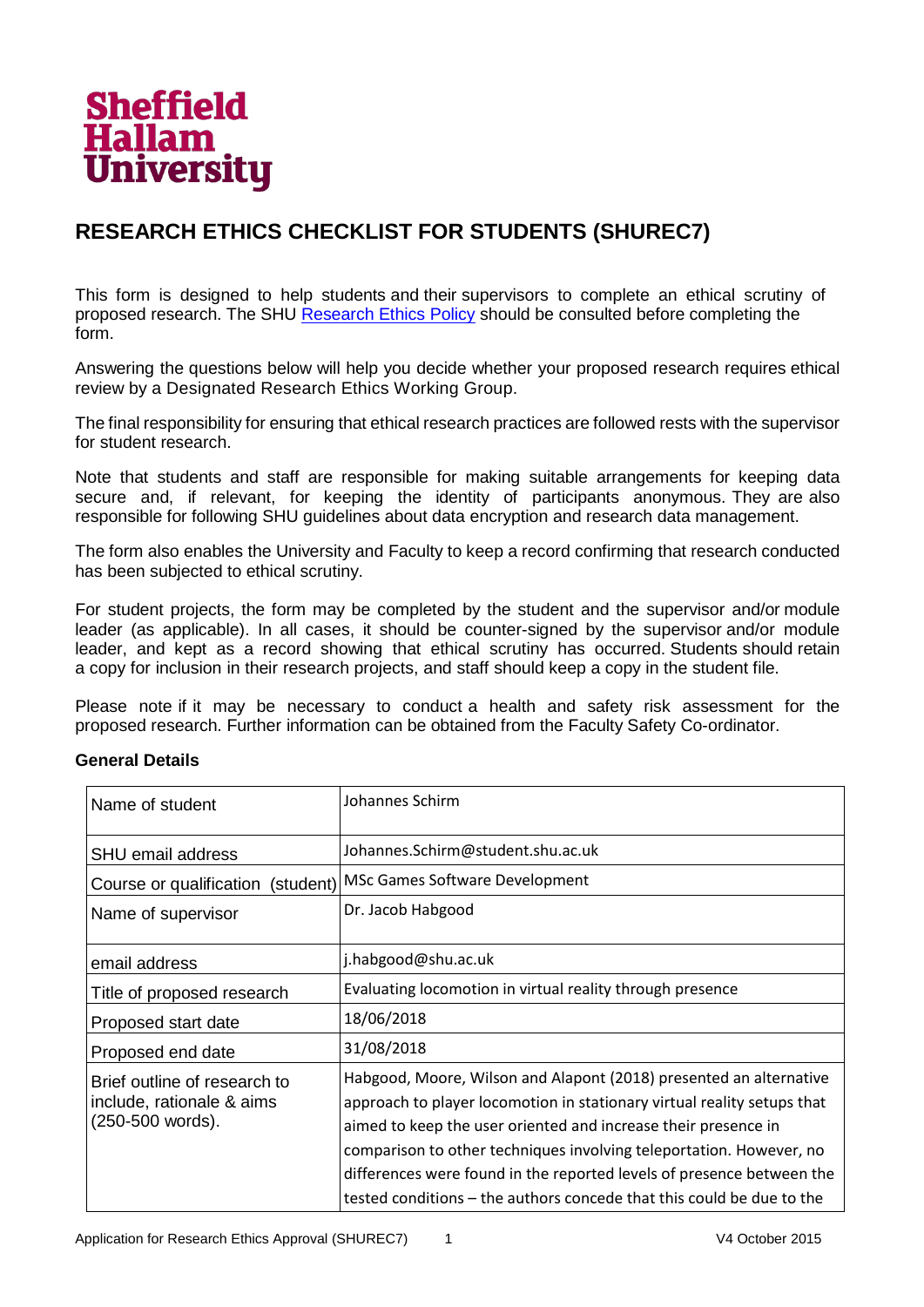|                                                                                                                                                                          | way presence was measured in their study. Over the last few decades,<br>the research community discussed many objective measures of<br>presence and how these could be combined with subjective measures,<br>providing as many opportunities to improve this locomotion study<br>through a more direct measurement of presence. Further investigating<br>this novel locomotion technique would be beneficial for all developers<br>of immersive virtual environments (IVEs) who are working with<br>stationary setups, which is an important community to contribute to. |
|--------------------------------------------------------------------------------------------------------------------------------------------------------------------------|--------------------------------------------------------------------------------------------------------------------------------------------------------------------------------------------------------------------------------------------------------------------------------------------------------------------------------------------------------------------------------------------------------------------------------------------------------------------------------------------------------------------------------------------------------------------------|
| Where data is collected from<br>individuals, outline the nature of<br>data, details of anonymisation,<br>storage and disposal procedures<br>if required (250-500 words). | Participants will sign an informed consent form and fill out demographic<br>and post-experience questionnaires. All questionnaires will only carry<br>the participant's number which will not be related to their name. The<br>mapping between a participant's name and number will be stored in an<br>encrypted file, only accessible by the authors. Furthermore, some real-<br>time data about their performance in the virtual reality scenario will be<br>recorded and only saved alongside their anonymous number.                                                 |

### **1. Health Related Research Involving the NHS or Social Care / Community Care or the Criminal Justice Service or with research participants unable to provide informed consent**

| Question                                                                                                                                                                                                                                                                                                                                                                                                                                                                                  | Yes/No |  |  |  |  |  |
|-------------------------------------------------------------------------------------------------------------------------------------------------------------------------------------------------------------------------------------------------------------------------------------------------------------------------------------------------------------------------------------------------------------------------------------------------------------------------------------------|--------|--|--|--|--|--|
| 1 Does the research involve?                                                                                                                                                                                                                                                                                                                                                                                                                                                              | No.    |  |  |  |  |  |
| Patients recruited because of their past or present use of the NHS or<br>Social Care<br>Relatives/carers of patients recruited because of their past or present use<br>of the NHS or Social Care<br>Access to data, organs or other bodily material of past or present NHS<br>٠<br>patients<br>Foetal material and IVF involving NHS patients<br>٠<br>The recently dead in NHS premises<br>٠<br>Prisoners or others within the criminal justice system recruited for health-<br>$\bullet$ |        |  |  |  |  |  |
| related research*<br>Police, court officials, prisoners or others within the criminal justice system*<br>Participants who are unable to provide informed consent due to their<br>incapacity even if the project is not health related                                                                                                                                                                                                                                                     |        |  |  |  |  |  |
| 2.<br>Is this a research project as opposed to service evaluation or audit?<br>For NHS definitions please see the following website<br>http://www.hra.nhs.uk/documents/2013/09/defining-research.pdf                                                                                                                                                                                                                                                                                      |        |  |  |  |  |  |

If you have answered **YES** to questions **1 & 2** then you **must** seek the appropriate external approvals from the NHS, Social Care or the National Offender Management Service (NOMS) under their independent Research Governance schemes. Further information is provided below.

NHS https://www.myresearchproject.org.uk/Signin.aspx

**\*** All prison projects also need National Offender Management Service (NOMS) Approval and Governor's Approval and may need Ministry of Justice approval. Further guidance at:

http://www.hra.nhs.uk/research-community/applying-for-approvals/national-offender-managementservice-noms/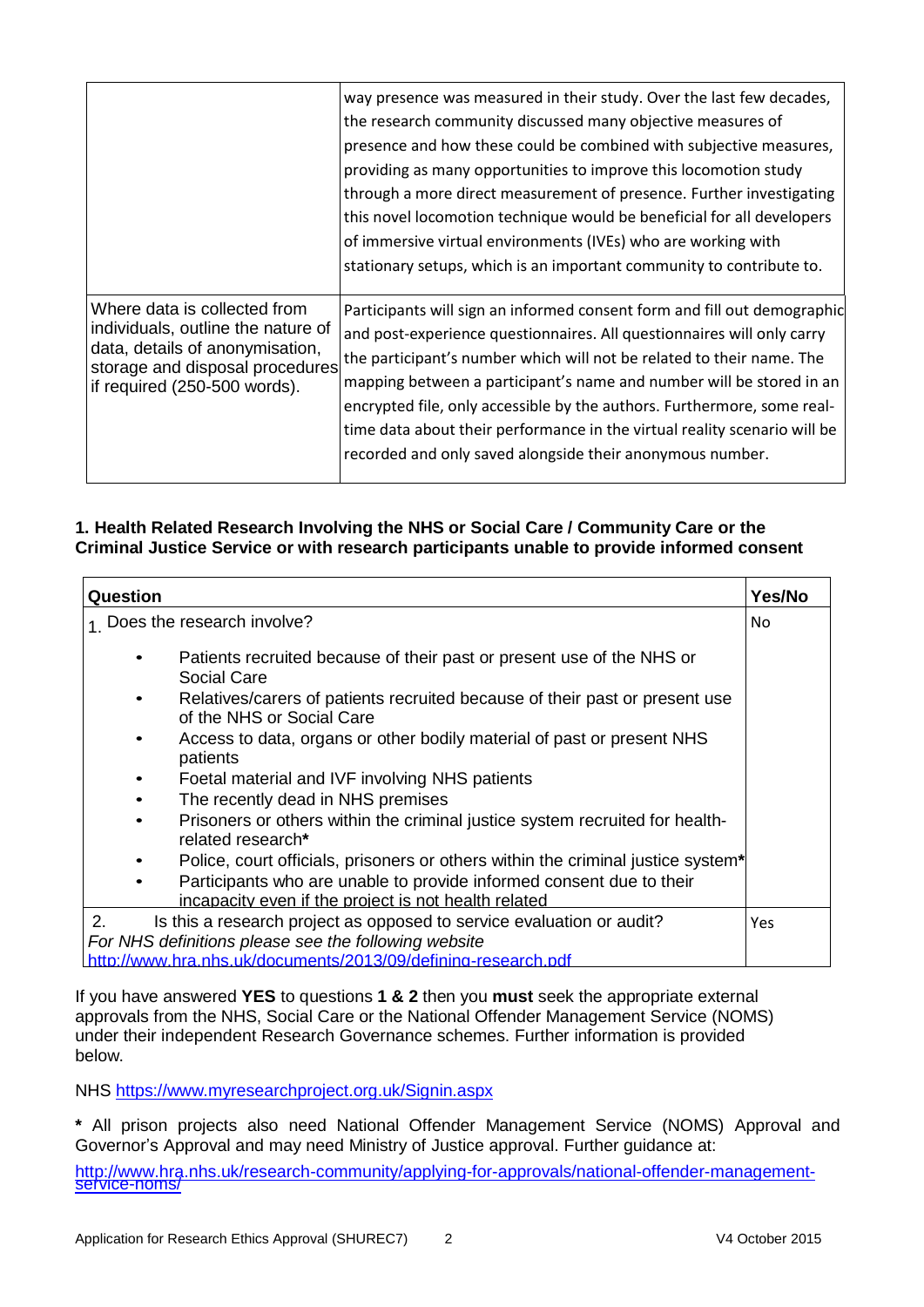**NB** FRECs provide Independent Scientific Review for NHS or SC research and initial scrutiny for ethics applications as required for university sponsorship of the research. Applicants can use the NHS proforma and submit this initially to their FREC.

### **2. Research with Human Participants**

| Question                                                                                                                                                                                                                                           | Yes/No         |
|----------------------------------------------------------------------------------------------------------------------------------------------------------------------------------------------------------------------------------------------------|----------------|
| Does the research involve human participants? This includes surveys,<br>questionnaires, observing behaviour etc.                                                                                                                                   | Yes            |
| Question                                                                                                                                                                                                                                           | Yes/No         |
| If YES, then please answer questions 2 to 10<br>1. Note<br>If NO, please go to Section 3                                                                                                                                                           | OK.            |
| 2. Will any of the participants be vulnerable?                                                                                                                                                                                                     | <b>No</b>      |
| Note: Vulnerable' people include children and young people, people with learning<br>disabilities, people who may be limited by age or sickness, etc. See definition on<br>website                                                                  |                |
| 3. Are drugs, placebos or other substances (e.g. food substances, vitamins) to<br>be administered to the study participants or will the study involve invasive,<br>intrusive or potentially harmful procedures of any kind?                        | <b>No</b>      |
| Will tissue samples (including blood) be obtained from participants?<br>4.                                                                                                                                                                         | <b>No</b>      |
| Is pain or more than mild discomfort likely to result from the study?<br>5.                                                                                                                                                                        | <b>No</b>      |
| Will the study involve prolonged or repetitive testing?<br>6.                                                                                                                                                                                      | <b>No</b>      |
| 7. Is there any reasonable and foreseeable risk of physical or emotional harm to<br>any of the participants?                                                                                                                                       | <b>No</b>      |
| Note: Harm may be caused by distressing or intrusive interview questions,<br>uncomfortable procedures involving the participant, invasion of privacy, topics relating<br>to highly personal information, topics relating to illegal activity, etc. |                |
| 8. Will anyone be taking part without giving their informed consent?                                                                                                                                                                               | No             |
| 9. Is it covert research?                                                                                                                                                                                                                          | N <sub>0</sub> |
| Note: 'Covert research' refers to research that is conducted without the knowledge of<br>participants.                                                                                                                                             |                |
| 10. Will the research output allow identification of any individual who has not<br>given their express consent to be identified?                                                                                                                   | No             |

If you answered **YES only** to question **1,** the checklist should be saved and any course procedures for submission followed. If you have answered **YES** to any of the other questions you are **required** to submit a SHUREC8A (or 8B) to the FREC. If you answered **YES** to question **8** and participants cannot provide informed consent due to their incapacity you must obtain the appropriate approvals from the NHS research governance system. Your supervisor will advise.

#### **3. Research in Organisations**

| <b>Question</b>                                                                                                                                                        | Yes/No         |
|------------------------------------------------------------------------------------------------------------------------------------------------------------------------|----------------|
| 1. Will the research involve working with/within an organisation (e.g. school,<br>business, charity, museum, government department, international agency,<br>$etc.$ )? | N <sub>0</sub> |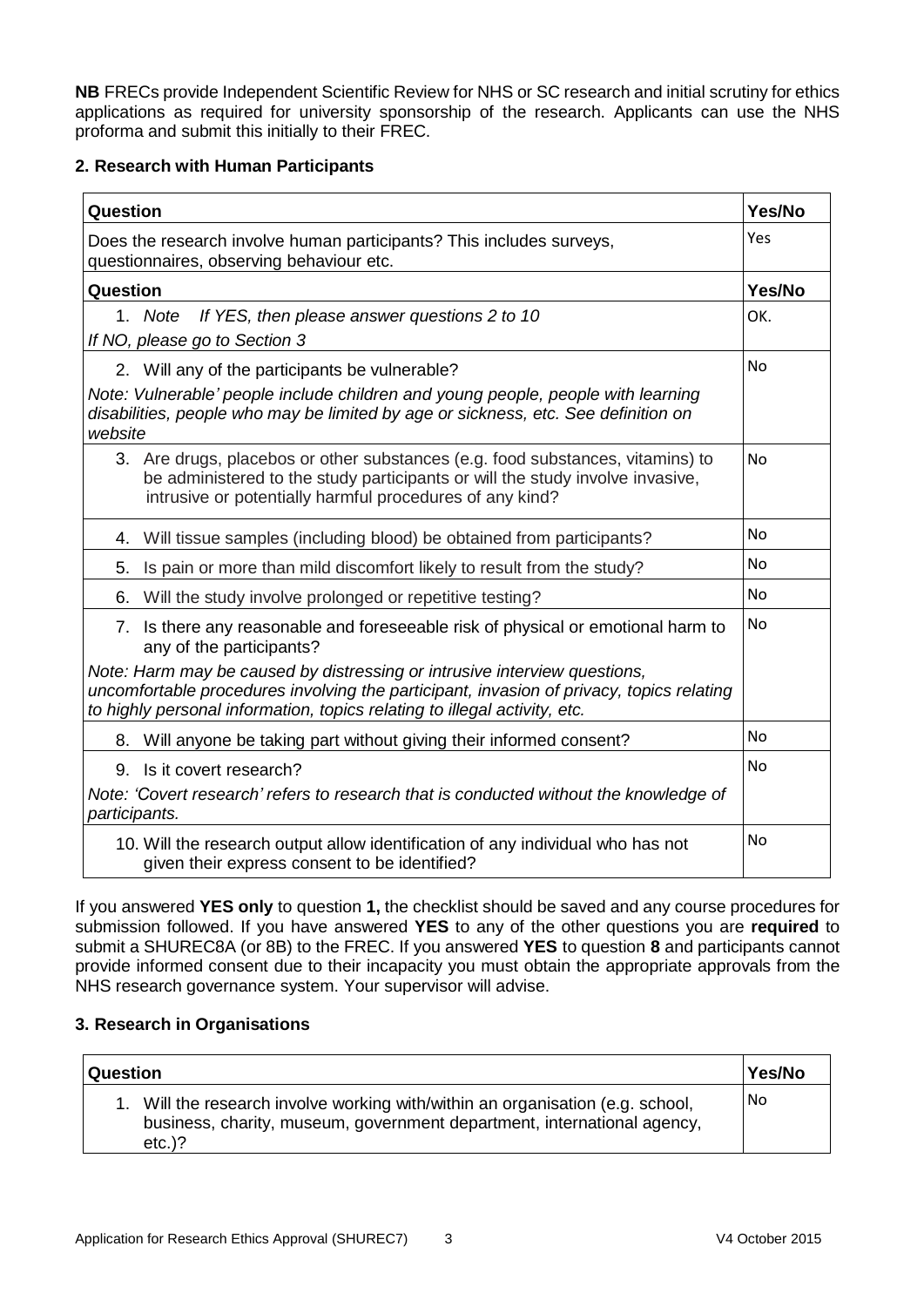| 2. If you answered YES to question 1, do you have granted access to conduct<br>the research?   |  |
|------------------------------------------------------------------------------------------------|--|
| If YES, students please show evidence to your supervisor. PI should retain safely.             |  |
| 3. If you answered NO to question 2, is it because:<br>A. you have not yet asked               |  |
| B. you have asked and not yet received an answer<br>C. you have asked and been refused access. |  |
| Note: You will only be able to start the research when you have been granted access.           |  |

## **4. Research with Products and Artefacts**

| Question                                                                                                                                                                                                                                                                                                                                                                                                                                                                                                                                                                                                                                                                                                                                                               | Yes/No                |
|------------------------------------------------------------------------------------------------------------------------------------------------------------------------------------------------------------------------------------------------------------------------------------------------------------------------------------------------------------------------------------------------------------------------------------------------------------------------------------------------------------------------------------------------------------------------------------------------------------------------------------------------------------------------------------------------------------------------------------------------------------------------|-----------------------|
| 1. Will the research involve working with copyrighted documents, films,<br>broadcasts, photographs, artworks, designs, products, programmes,<br>databases, networks, processes, existing datasets or secure data?                                                                                                                                                                                                                                                                                                                                                                                                                                                                                                                                                      | Yes                   |
| 2. If you answered YES to question 1, are the materials you intend to use in the public<br>domain?                                                                                                                                                                                                                                                                                                                                                                                                                                                                                                                                                                                                                                                                     | No                    |
| Notes: 'In the public domain' does not mean the same thing as 'publicly accessible'.<br>Information which is 'in the public domain' is no longer protected by copyright<br>(i.e. copyright has either expired or been waived) and can be used without<br>permission.<br>Information which is 'publicly accessible' (e.g. TV broadcasts, websites,<br>artworks, newspapers) is available for anyone to consult/view. It is still<br>protected by copyright even if there is no copyright notice. In UK law, copyright<br>protection is automatic and does not require a copyright statement, although it<br>is always good practice to provide one. It is necessary to check the terms and<br>conditions of use to find out exactly how the material may be reused etc. |                       |
| If you answered YES to question 1, be aware that you may need to consider other<br>ethics codes. For example, when conducting Internet research, consult the code of<br>the Association of Internet Researchers; for educational research, consult the Code of<br>Ethics of the British Educational Research Association.                                                                                                                                                                                                                                                                                                                                                                                                                                              |                       |
| 3. If you answered NO to question 2, do you have explicit permission to use these<br>materials as data?                                                                                                                                                                                                                                                                                                                                                                                                                                                                                                                                                                                                                                                                | Yes, access<br>to the |
| If YES, please show evidence to your supervisor.                                                                                                                                                                                                                                                                                                                                                                                                                                                                                                                                                                                                                                                                                                                       | source                |
|                                                                                                                                                                                                                                                                                                                                                                                                                                                                                                                                                                                                                                                                                                                                                                        | code of               |
|                                                                                                                                                                                                                                                                                                                                                                                                                                                                                                                                                                                                                                                                                                                                                                        | Phyre-                |
|                                                                                                                                                                                                                                                                                                                                                                                                                                                                                                                                                                                                                                                                                                                                                                        | Engine and            |
|                                                                                                                                                                                                                                                                                                                                                                                                                                                                                                                                                                                                                                                                                                                                                                        | <b>REVEAL has</b>     |
|                                                                                                                                                                                                                                                                                                                                                                                                                                                                                                                                                                                                                                                                                                                                                                        | been                  |
|                                                                                                                                                                                                                                                                                                                                                                                                                                                                                                                                                                                                                                                                                                                                                                        | granted.              |
| 4. If you answered NO to question 3, is it because:                                                                                                                                                                                                                                                                                                                                                                                                                                                                                                                                                                                                                                                                                                                    |                       |
| A. you have not yet asked permission                                                                                                                                                                                                                                                                                                                                                                                                                                                                                                                                                                                                                                                                                                                                   |                       |
| B. you have asked and not yet received and answer                                                                                                                                                                                                                                                                                                                                                                                                                                                                                                                                                                                                                                                                                                                      |                       |
| C. you have asked and been refused access.                                                                                                                                                                                                                                                                                                                                                                                                                                                                                                                                                                                                                                                                                                                             |                       |
| <b>Note</b><br>You will only be able to start the research when you have been granted<br>permission to use the specified material.                                                                                                                                                                                                                                                                                                                                                                                                                                                                                                                                                                                                                                     |                       |